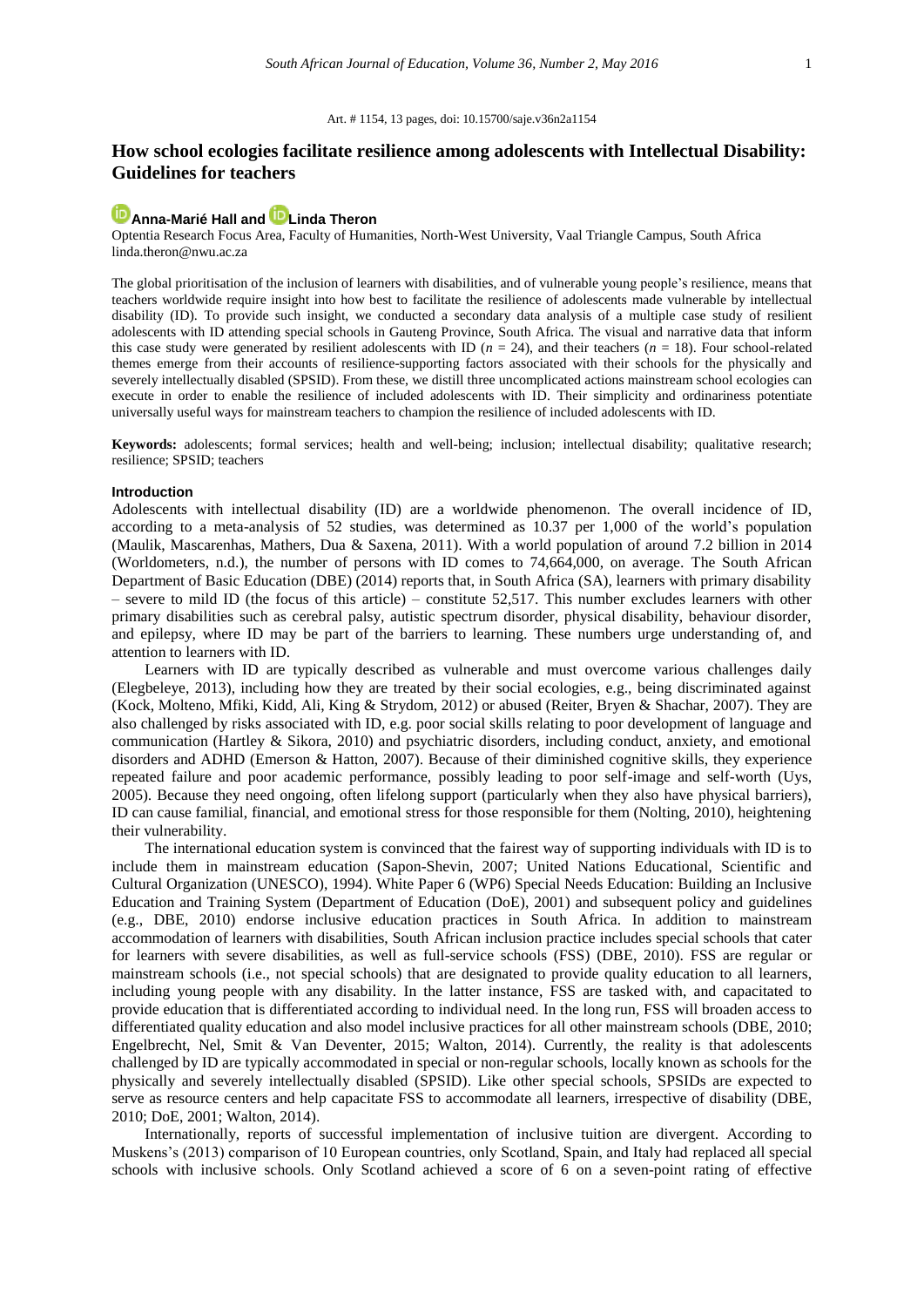inclusive education (1 indicating poor, and 7 excellent). For the other European countries, effectiveness was rated between 2 and 5. Unsuccessful inclusion practices sometimes results in school attrition or disruptive behaviour, which Muskens (2013) ascribes to pressure associated with unrealistic expectations of included pupils at (high) risk. In response, the United Kingdom recently reviewed its special education needs policy to allow for the accommodation of learners with disabilities in exclusive schools (Gillie, 2012; Tomlinson, 2012).

Inclusion is similarly hamstrung in Africa. In Kenya, for instance, only 1% of all youth with disability (including ID) access higher education, and their success rate is poor (Kochung, 2011). Sulaiman (2010) ascribes the failure of inclusion in Lagos, Nigeria, to poverty, which hampers provision of necessary apparatus and services. In SA, the picture is no brighter. Following the establishment of a democracy in 1994, facilitating equal education rights for all was prioritised (Engelbrecht, 2006). With the release of WP6 (DoE, 2001), the government supported education transformation aimed at including previously marginalised groups, including learners with disabilities, in ordinary education. This process is slow, and characterised more by failures and problems (Donohue & Bornman, 2014; Geldenhuys & Wevers, 2013; Ngcobo & Muthukrishna, 2011) than successes (Gous, Eloff & Moen, 2014).

Ineffective inclusion practices, both locally and internationally potentially place adolescents with ID at (greater) risk (Geldenhuys & Wevers, 2013; Muskens, 2013). There are various reasons for this. The realisation of FSS has been slow, and thus many learners with ID remain in mainstream schools that have not been capacitated to support the unique learning needs associated with ID (Walton, 2014). As in international studies, national research shows that learners with disabilities (including ID) are often expected to adjust to the mainstream school and class environment, instead of adapting mainstream spaces to such learners' individual needs and facilitating their optimal development (Donohue & Bornman, 2014; Nel, Engelbrecht, Nel & Tlale, 2014; Ngcobo & Muthukrishna, 2011; Obiakor, Harris, Mutua, Rotatori & Algozzine, 2012). Inadequate teacher skills and knowledge to accommodate the disabled, including adolescents with ID, are partly to blame. Teachers lack the skills/willingness to adapt school and classroom environments and tailor lessons, assignments, and assessment to suit every child's abilities (Donohue & Bornman, 2014; Geldenhuys & Wevers, 2013; Kalenga, Fourie & Maphosa, 2014). Some teachers and/or fellow-learners label and bully learners with disabilities. This, and teachers' unrealistic expectations of learners with

disability, prompts despondence, long absences, and/or attrition (Donohue & Bornman, 2014; Geldenhuys & Wevers, 2013; Ngcobo & Muthukrishna, 2011; Obiakor et al., 2012). Such premature school-leaving contributes to the disturbing SA statistics of 8% of seven to 15-year-olds and 33% of 16 to 18-year-olds with a disability being non-school attending (DBE, 2013).

Given the above, supporting schools and teachers to champion the resilience of included young people with ID can be taken as a pressing global agenda.

### Focus of the Current Article

Ungar (2008:225) defines resilience, or the positive adjustment to risks (such as ID), as a reciprocal process between the individual and his or her social ecology. While the individual's physical and social ecology is tasked with making meaningful resources available to promote/sustain the individual's well-being, it is the individual's responsibility to steer towards, and make good use of these resources. School ecologies, in particular, are key to facilitating resilience in learners made vulnerable by risks (including ID) (Ungar, Russell & Connelly, 2014). This pertains to learners locally (see for example Theron, Liebenberg & Malindi, 2014), and internationally (see for example Sanders, Munford & Liebenberg, 2012; Ungar & Liebenberg, 2013). Nevertheless, there is negligible understanding of how school ecologies support the resilience of adolescents with ID.

International studies make passing mention of the fact that special schools afford adolescents with ID an opportunity to experience belonging and participate in extra-curricular activities (Fourie & Theron, 2012; Gilmore, Campbell, Shochet & Roberts, 2013; Hsieh & Donahue, 2010; Murray, 2003), but there are no detailed explanations of how mainstream school ecologies or teachers champion resilience among these adolescents. Likewise, there are no published studies of how SA school ecologies support resilience in adolescents with ID. Without this knowledge, teachers and school ecologies – both locally and internationally – cannot be capacitated to include adolescents with ID in ways that support their optimal development. Such capacitation is crucial, given the concern that teachers in mainstream schools (including FSS) are insufficiently skilled and/or unwilling to meaningfully accommodate learners with ID (Donohue & Bornman, 2014; Geldenhuys & Wevers, 2013; Ngcobo & Muthukrishna, 2011; Walton, 2014). The same applies to teachers internationally (Engelbrecht, 2013; Muskens, 2013).

Thus, there is a global need to answer the following question: "what do adolescents with ID's accounts reveal about how their school ecologies matter for resilience, and how might these insights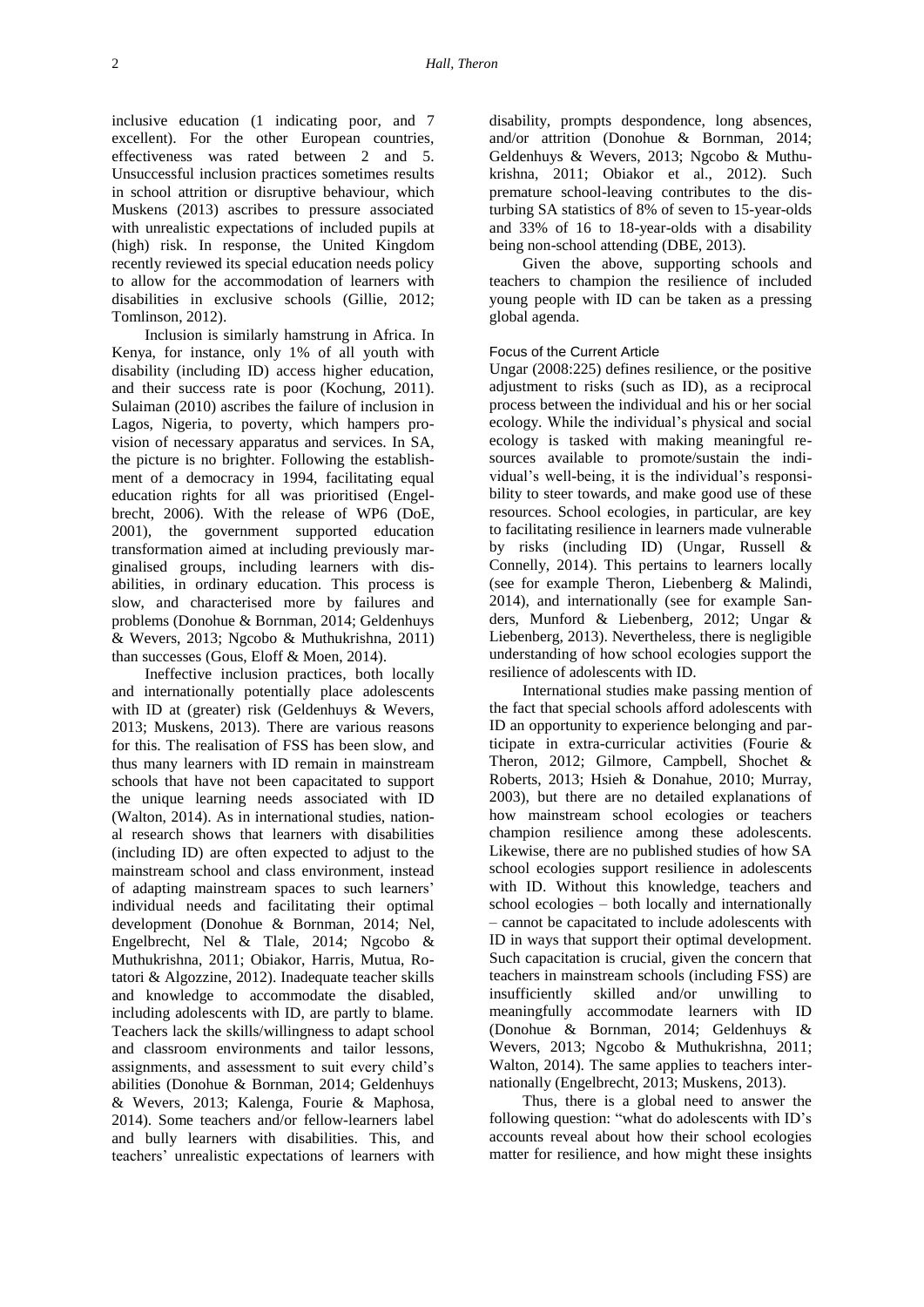support mainstream teachers (i.e., also FSS teachers) and school ecologies towards optimal support of included learners with ID?"

#### **Method**

For the purposes of this article we conducted secondary data analysis (Creswell, 2012). We reanalysed an existing saturated data set generated by resilient adolescents with ID and their teachers. As detailed below, all of these adolescents attended special schools (i.e. SPSID). Given the policy expectation that special schools share their expertise with FSS schools to optimise inclusion practices (Walton, 2014), learning how SPSID schools enable resilience among their learners is a step in this direction. Previous analyses of this data-set (Hall & Theron, 2016) did not explicitly consider the way in which school ecologies (i.e., school staff, other school-attending youth, the modus operandi of special schools) facilitated resilience in these adolescents and how such insights could support mainstream (also FSS) teachers to facilitate resilience among adolescents challenged by ID.

#### Research Design Informing Existing Data-Set

The data-set constituted an instrumental multiple case study (Stake, 2008) of resilient adolescents with ID. These rich case studies offered opportunity to examine and understand resilience from the perspective of various adolescents with ID, and their teachers (Yin, 2014). The guiding theoretical lens was Ungar's (2011) Social Ecology of Resilience Theory. Accordingly, we did not focus on the individual strengths of adolescents with ID, but on how their social ecology facilitated adolescents' access to meaningful resources/experiences that supported them to cope well with the challenges of ID (Ungar, 2011, 2013).

#### Case Informants

Each case comprised an adolescent formally diagnosed with ID, aged 12 to 19, attending a public SPSID in Gauteng (South Africa (SA)), and identified as resilient by an advisory panel (AP) or gatekeeper. Advisory Panel/gatekeeper nomination of resilient participants is a globally popular method of recruitment in resilience studies (e.g., Fourie & Theron, 2012; Liebenberg & Ungar, 2014). The adolescents  $(n = 24)$  were the primary informants and their class teachers  $(n = 18)$  were included as secondary informants (Given, 2008).

The AP facilitated the recruitment of the first 13 primary informants using the criteria listed below. It consisted of four teachers, two therapists, and three management staff, who interacted with adolescents with ID daily, and whose training and/or professional experience offered them insight

into resilience. As reported elsewhere (Hall & Theron, 2016), the author and AP reached consensus about what indicated resilience in these adolescents. This included that they attended school, actively participated in school activities, could master basic life skills, exhibited good social behaviour and general emotional well-being, knew peer-acceptance, and had stable friendships (of six months and longer). Then, using these same criteria, another 11 primary informants were recruited at four other SPSID in Gauteng through gatekeepers (one teacher, one deputy principal, and two therapists). The primary informants exhibited diversity in race, age (12 to 19 years), gender, home language, schools, and risks additional to ID (see Table 1).

Additionally, 18 teachers participated as secondary informants. They had daily contact with the primary informants and were well positioned to comment on how school ecologies had facilitated the resilience processes of the primary informants. The least experienced of these teachers had taught learners with ID for three years, and the most experienced for 38 years.

### SPSID Context in the Current Study

The informants came from five different SPSIDs, all in the Gauteng province. Gauteng has the largest number of special schools in South Africa, and in line with WP6, the Province has invested in strengthening the capacity of these schools to provide quality education (Walton, 2014). All of these schools are characterised by a fairly low number of learners per class (on average, 12 to 20 learners). This enables teachers to provide learners with individual attention, according to need. Academic work is tailored to the intellectual ability and pace of individual learners. At each of these schools, teachers are supported by occupational, physio- and speech therapists, as well as resident psychologists. In one school, which had a high number of learners with physical disability at the time of the study, teachers were also supported by a classroom assistant. The acquisition of life skills (hygienic habits, good manners, etc.) is prioritised to support learners with ID to be socially acceptable in their community. Learners can participate in a variety of sporting activities (e.g., soccer, softball, athletics, netball, etc.). Different SPSIDs compete against one another in sporting activities, allowing learner competition against opponents with similar barriers and, thus, opportunity for success. For instance, learners with Down Syndrome compete against others with Down Syndrome in athletics items that they are physically capable of doing, e.g. 80m sprint, shot put, and long jump (high jump and longer distances are excluded).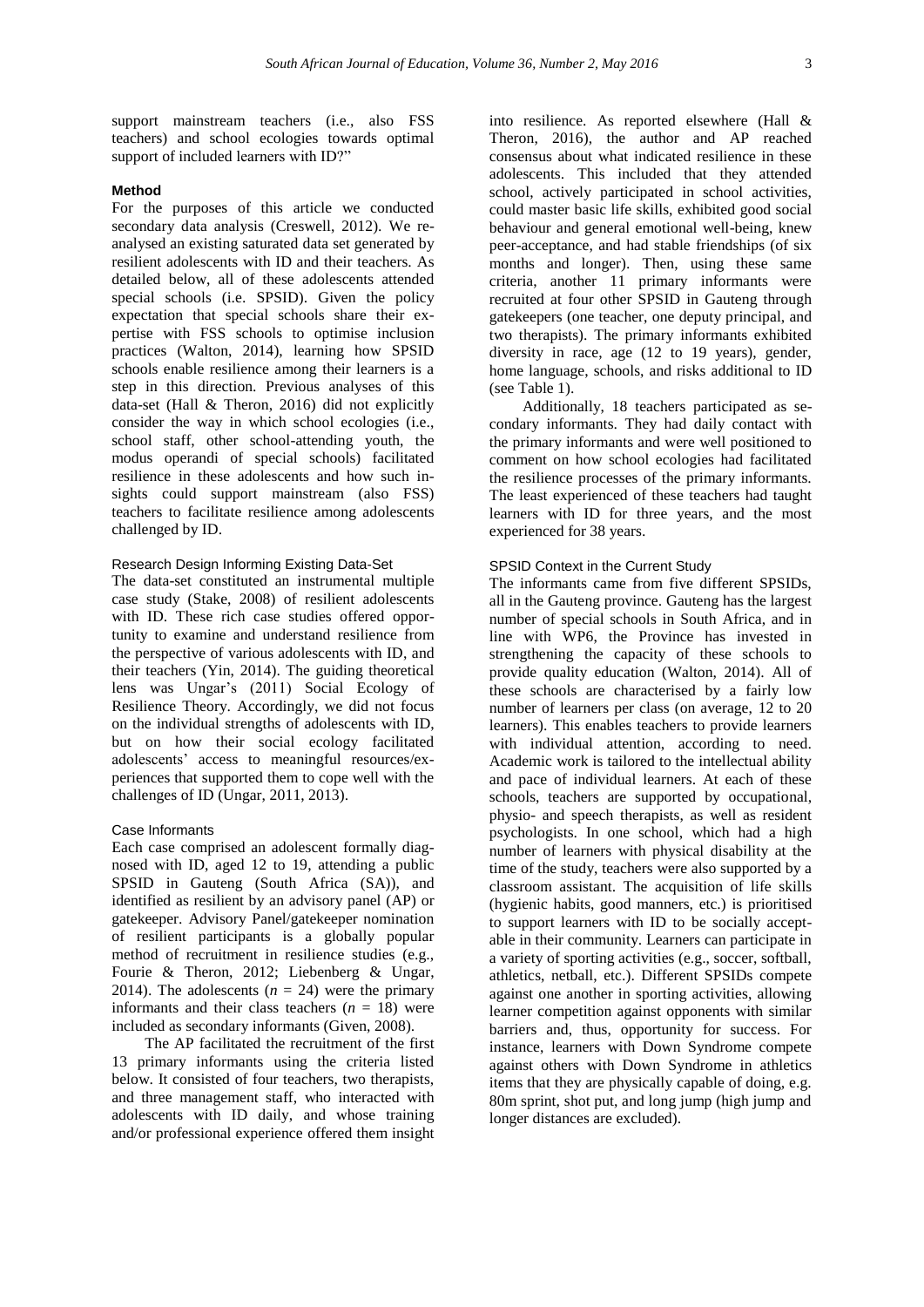|               | <b>rapic 1</b> Summary or primary informaties demographics |     |        |              |                 |                                                                           |                          |
|---------------|------------------------------------------------------------|-----|--------|--------------|-----------------|---------------------------------------------------------------------------|--------------------------|
|               | School                                                     |     |        |              | Hostel          |                                                                           |                          |
|               | situated in                                                |     |        |              | resident        |                                                                           |                          |
|               | peri-urban                                                 |     |        | Race/        | (HR)            |                                                                           |                          |
| Self-selected | $(PU)$ or                                                  |     |        | Home         | Day scholar     |                                                                           |                          |
| pseudonym     | urban(U)                                                   | Age | Sex    | Language     | (DS)            | Risks                                                                     | Living arrangements      |
| Chrissie      | $\mathsf{C}$                                               | 16  | Female | Black*       | $\overline{DS}$ | Formal ID diagnosis; Deformed feet - wheelchair bound; Delayed            | Orphanage                |
|               | (U)                                                        |     |        | English      |                 | schooling.                                                                |                          |
| Christiano    | D                                                          | 15  | Male   | Coloured     | DS              | Formal ID diagnosis; Deformed ears; Orphan.                               | Grandparents             |
|               | (U)                                                        |     |        | English      |                 |                                                                           |                          |
| Flora         | A                                                          | 17  | Female | <b>Black</b> | $\rm{HR}$       | Formal ID diagnosis; Down's syndrome; Cerebral Palsy - Hemiplegic;        | Aunt and Uncle           |
|               | (PU)                                                       |     |        | Sesotho      |                 | Epilepsy; Expressive speech difficulties.                                 |                          |
| Lady          | A                                                          | 15  | Female | <b>Black</b> | <b>HR</b>       | Formal ID diagnosis; Orphan.                                              | Guardian                 |
|               | (PU)                                                       |     |        | Sesotho      |                 |                                                                           |                          |
| Mako          | A                                                          | 18  | Male   | <b>Black</b> | <b>HR</b>       | Formal ID diagnosis; Poverty; Maternal alcoholism.                        | Parents/                 |
|               |                                                            |     |        |              |                 |                                                                           | Grandmother              |
|               | (PU)                                                       |     |        | Sesotho      |                 |                                                                           |                          |
| Natalie       | D                                                          | 17  | Female | White        | DS              | Formal ID diagnosis; Molested, formal removal from parental care.         | Orphanage                |
|               | (U)                                                        |     |        | Afrikaans    |                 |                                                                           |                          |
| Nicky         | D                                                          | 12  | Female | <b>Black</b> | DS              | Formal ID diagnosis; Limited mobility from head injuries sustained in car | Grandmother              |
|               | (U)                                                        |     |        | SiTwana      |                 | accident.                                                                 |                          |
| Nike          | A                                                          | 17  | Male   | White        | $DS$            | Formal ID diagnosis; Financial disadvantage (Mother unemployed with ID);  | Orphanage                |
|               | (PU)                                                       |     |        | Afrikaans    |                 | Father absent.                                                            |                          |
| Pitbull       | E                                                          | 17  | Male   | White        | DS              | Formal ID diagnosis; PTSD; ADHD; Poverty; Both parents diagnosed with     | Parents                  |
|               | (U)                                                        |     |        | Afrikaans    |                 | ID.                                                                       |                          |
| Princess      | A                                                          | 18  | Female | <b>Black</b> | $\rm{HR}$       | Formal ID diagnosis.                                                      | Parents                  |
|               | (PU)                                                       |     |        | Sesotho      |                 |                                                                           |                          |
| Queen         | A                                                          | 18  | Female | <b>Black</b> | HR              | Formal ID diagnosis; Cerebral Palsy - Hemiplegic; High impulsivity.       | Father (Mother deceased) |
|               | (PU)                                                       |     |        | Sesotho      |                 |                                                                           |                          |
| Rambo         | $\mathsf{C}$                                               | 17  | Male   | White        | DS              | Formal ID diagnosis.                                                      | Parents                  |
|               | (U)                                                        |     |        | Afrikaans    |                 |                                                                           |                          |
|               |                                                            |     |        |              | <b>HR</b>       |                                                                           |                          |
| Retabele      | A                                                          | 13  | Female | <b>Black</b> |                 | Formal ID diagnosis; Visual impairment.                                   | Parents                  |
|               | (PU)                                                       |     |        | Sesotho      |                 |                                                                           |                          |
| Roxy          | B                                                          | 13  | Female | White        | DS              | Formal ID diagnosis; Orphan; Poverty; Disrupted schooling (absent for two | Orphanage                |
|               | (U)                                                        |     |        | Afrikaans    |                 | years).                                                                   |                          |
| Samantha      | B                                                          | 16  | Female | White        | DS              | Formal ID diagnosis; Parental rejection.                                  | Orphanage                |
|               | (U)                                                        |     |        | Afrikaans    |                 |                                                                           |                          |
| Skim          | $\mathsf{C}$                                               | 18  | Male   | Coloured     | DS              | Formal ID diagnosis.                                                      | Parents                  |
|               | (U)                                                        |     |        | Afrikaans    |                 |                                                                           |                          |
| Sokkerman     | A                                                          | 13  | Male   | White        | DS              | Formal ID diagnosis; Auditory impairment (uses hearing aid); Paternal     | Guardian                 |
|               | (PU)                                                       |     |        | Afrikaans    |                 | rejection; Poverty.                                                       |                          |
|               |                                                            | 15  | Male   | White        | DS              | Formal ID diagnosis.                                                      | Parents                  |
| Spiderman     | E                                                          |     |        |              |                 |                                                                           |                          |
|               | (U)                                                        |     |        | Afrikaans    |                 |                                                                           |                          |

**Table 1** Summary of primary informants' demographics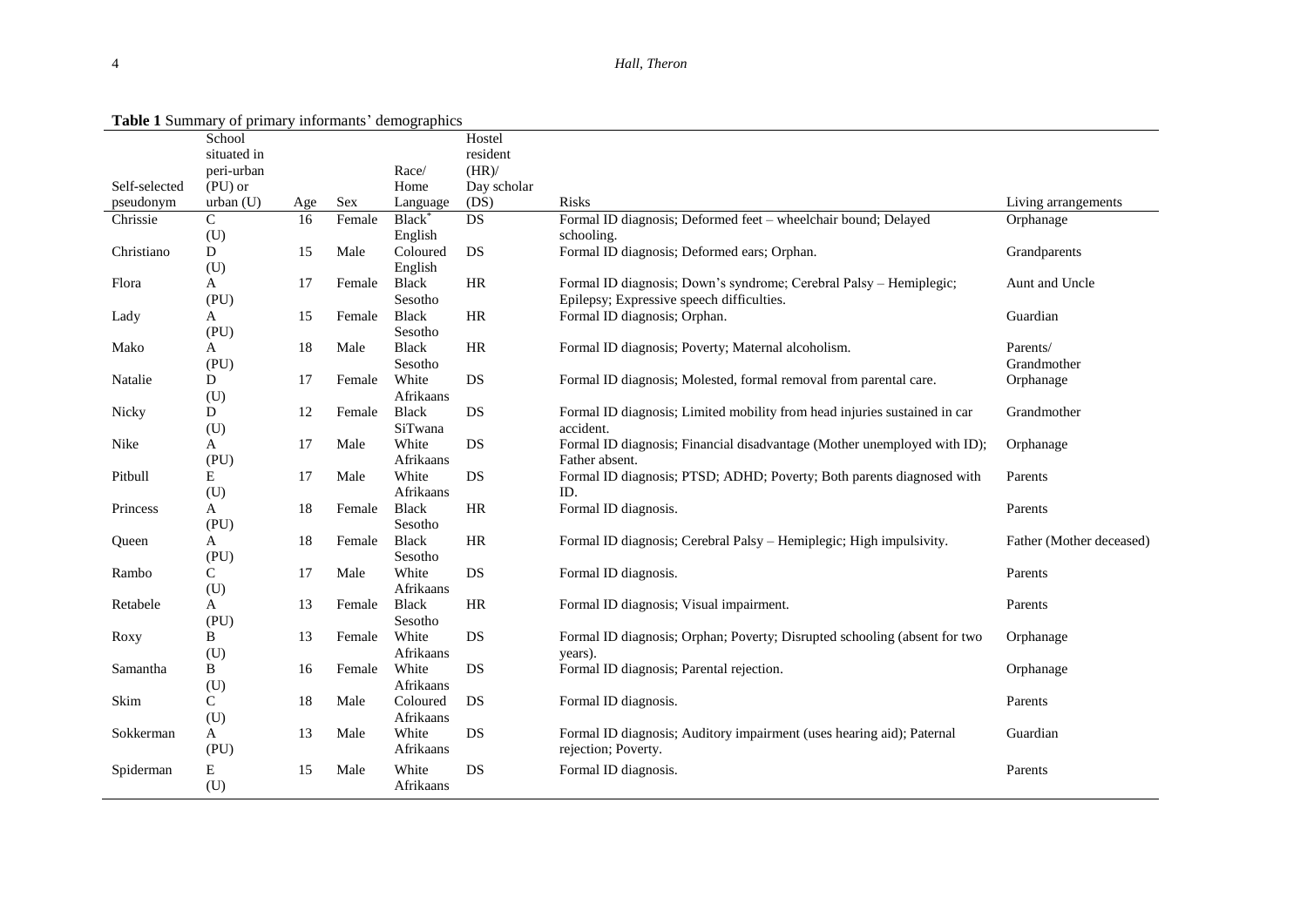|               | School      |     |            |              | Hostel      |                                                                       |                     |
|---------------|-------------|-----|------------|--------------|-------------|-----------------------------------------------------------------------|---------------------|
|               | situated in |     |            |              | resident    |                                                                       |                     |
|               | peri-urban  |     |            | Race/        | (HR)        |                                                                       |                     |
| Self-selected | (PU) or     |     |            | Home         | Day scholar |                                                                       |                     |
| pseudonym     | urban(U)    | Age | <b>Sex</b> | Language     | (DS)        | Risks                                                                 | Living arrangements |
| Superhot boy  | B           | 15  | Male       | Coloured     | DS          | Formal ID diagnosis; Poverty; Peer pressure.                          | Parents             |
|               | (U)         |     |            | Afrikaans    |             |                                                                       |                     |
| Superman      | А           | 13  | Male       | <b>Black</b> | <b>HR</b>   | Formal ID diagnosis.                                                  | Parents             |
|               | (PU)        |     |            | Sesotho      |             |                                                                       |                     |
| Terminator    | A           | 19  | Male       | <b>Black</b> | <b>HR</b>   | Formal ID diagnosis; Auditory impairment (uses hearing aid); Poverty. | Mother              |
|               | (PU)        |     |            | Sesotho      |             |                                                                       |                     |
| The Rock      | A           | 17  | Male       | <b>Black</b> | DS          | Formal ID diagnosis; Local (not school based) peer discrimination.    | Parents             |
|               | (PU)        |     |            | Sesotho      |             |                                                                       |                     |
| Tsabalala     | A           | 14  | Male       | <b>Black</b> | <b>HR</b>   | Formal ID diagnosis.                                                  | Parents             |
|               | (PU)        |     |            | Sesotho      |             |                                                                       |                     |
| Valentino     | А           | 17  | Male       | <b>Black</b> | <b>HR</b>   | Formal ID diagnosis; Hydrocephalus with shunt.                        | Grandparents        |
|               | (PU)        |     |            | Sesotho      |             |                                                                       |                     |

*Note: \** This is the way that South Africans still classify race.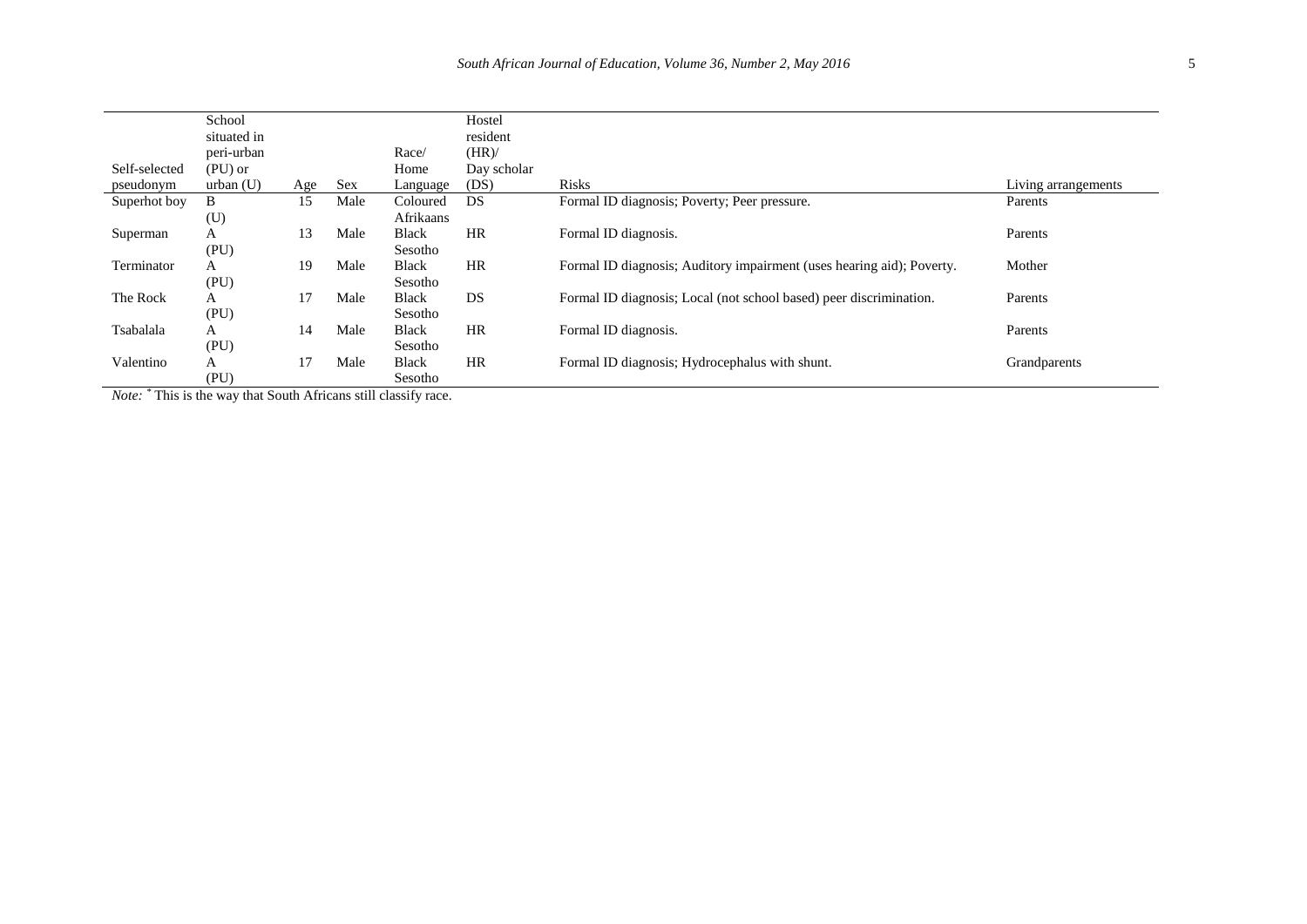### Data Generation

We used the Draw-and-Talk method (Mitchell, Theron, Stuart, Smith & Campbell, 2011), because it is a relatively simple means of qualitative data generation that is not overly reliant on participants' verbal capacity or literacy skills. Accordingly, primary informants were asked to represent their experience of what contributed to their resilience by drawing it and then explaining the drawing's meaning in their own words. Every primary informant was approached individually and, after he/she had been given a piece of paper, grey pencil, and colouring crayons, asked: "What has helped you to do well in life? Please draw what helped you to do well at times when you felt that life was difficult".<sup>i</sup> This drawing session was immediately followed by unstructured inquiry, where they could explain their drawing (reality) in their own words (Guillemin & Drew, 2010). Teachers added to this information by completing an open-ended questionnaire about the primary informants' risks and how they coped well with these.

### Data Analysis

Within-case a priori analyses were done; i.e. we proceeded deductively (Creswell, 2009). This means we scrutinised the visual and narrative data for instances where the above broad prompt elicited responses relating to schools and teachers facilitating youths' resilience processes. Then, we inductively and individually analysed these segments to understand how SPSID and teachers facilitated resilience processes. We used an open code to paraphrase what these segments explained about how SPSID and teachers facilitated resilience processes. This was followed by grouping together similar codes to form axial codes (Creswell, 2012). Following Saldaña (2009), we engaged in a consensus discussion to compare their coding (rather than computing inter-rater reliability). It was easy to reach coding consensus as the codes were similar. The axial codes of all the informants were then compared. During this cross-case analysis, axial codes were revised to accommodate similarities (Merriam, 2009), before being grouped to form themes and sub-themes to shed light on how SPSID facilitate resilience.

### **Ethics**

Informed consent was obtained from the Gauteng Education Department, the management of the respective schools, and parents/legal caregivers of the informants. The informants assented in writing (Creswell, 2012). Out of respect for the primary

informants' vulnerability, the first author added a very simple verbal explanation to ensure that informants understood what the study was about, that their identity would be protected (they chose pseudonyms themselves), that their participation was voluntary, and that they could terminate participation at any time without penalisation (Creswell, 2012). Research was done in informants' familiar school environment to lessen tension and reduce the chances of physical or psychological harm during the research (Stake, 2010).

### **Trustworthiness**

Credibility was increased by triangulating the multiple sources of data, consensus discussions (explained above), and checking preliminary themes with 13 of the primary informants (Flick, 2009). In addition, by detailing primary informant demographics and their SPSID context, transferability and dependability were supported (Creswell, 2014).

#### **Findings**

In answer to what the accounts of adolescents with ID revealed about how their school ecologies mattered for resilience and how these insights might support teachers and school ecologies towards optimal support of included learners with ID, four themes emerged. These themes underscore that school ecologies enabled resilience or mattered in positive ways. Informants never once suggested that their school ecologies constrained their resilience. Each theme is discussed below.

## SPSID Provide Space to be Actively Engaged in

Developmentally Appropriate Sporting Activities Adolescents with ID and their teachers remarked that school-facilitated sport (namely soccer, athletics, rugby, swimming, and netball) was important and enjoyable. For Terminator, playing soccer at his SPSID, and the success this facilitated, was so important that he drew it (see Figure 1), indicating it as that which facilitated his resilience processes.

Terminator explained his success on the soccer field: "last time I play for school [...] say teacher drop and pass. [...] they throw for me, catch the ball, I throw the goal." Similarly, Natalie (she chose this pseudonym due to her admiration for the Springbok swimmer Natalie du Toit) described how her self-esteem improved when she experienced success during the inter-SPSID-schools competition: "when I swim against the other children [from SPSID] I always come first, then I feel good about myself."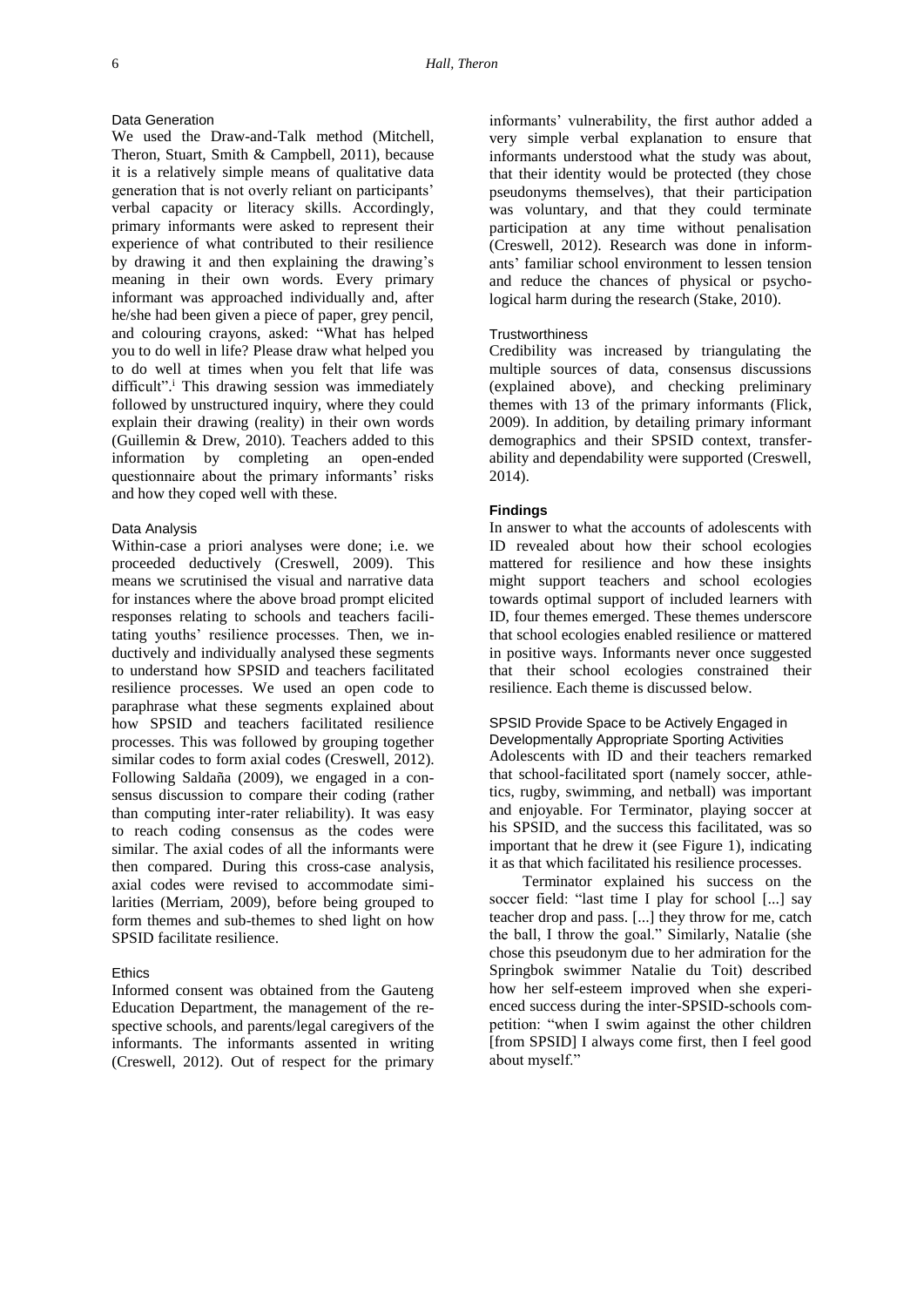

**Figure 1** Terminator playing soccer

SPSID Teachers Provide Differentiated Academic Activities and Learning Support

SPSID teachers reported that they engaged learners in activities that stimulated them in ways commensurate with their ability. They described the curriculum as greatly simplified and inclusive of practical subjects. Natalie's teacher described the benefits of this as: "She is in a school where she can do what she does best and enjoys – handwork and baking. She receives a lot of support from the teachers at school."

The enjoyment of schoolwork that was offered at a manageable level was evident in the adolescents' responses too. For example, Lady remarked: "We learn. I really like it." Superhot Boy's positive experience of school work led to his using schoolwork to divert his attention when he was angry: "I like work [school work], yes. If I know I am angry, I will just go and work, yes. Then I will forget for what I was angry [about] or something."

Because adolescents with ID are not very academically focused, unsurprisingly, only five specifically mentioned teachers' academic support as important to resilience. Chrissie noted her teacher's help to master schoolwork: "Because they [teacher and helper] help you nice in the classes and when you struggle in class you just ask the teacher for help." An extension of such support is the school-to-work programme that SPSID use to facilitate older learners' adjustment to formal work situations. The programme offers a protected environment in which to monitor/support learner coping in the labour market. As an older learner, Pitbull's programme participation was an important part of his happiness in life: "even at work, at the workers' programme […] I am also happy." For

Pitbull, this inner happiness was a personal factor making him "strong" in life.

### SPSID Provide Space for Constructive Peer **Attachments**

The adolescents with ID indicated that they appreciated the safe environment of the SPSID system because, at school, they were able to make good friends with peers who experienced the same barriers to learning and daily challenges. During the conversation with Pitbull, it became clear that he had quite a few friends, all at his school: "all my friends at school. That's the one that was here [points at the drawing] [...] and there are others as well, many" (see Figure 2).

Similarly, for Sokkerman, "having pals and making friends" is what makes him happy at school.

The adolescents with ID appreciated the positive influence of their SPSID friends. Superhot Boy described this in the following manner: "yes, my buddies often keep me out of fights. They also keep me strong to say, 'you mustn't do that, you mustn't do that'. Yes, we just talk all the time so that we can't get into trouble at school." The importance of SPSID as a safe place to make friends who would be a positive influence, is increased by the understanding that seven participating adolescents had few or no such friends at home. Lady noted: "at home, only my grandmother is my friend  $[...]$  because the other  $- I'm$  a slow learner – that one she can think more than me [...] she is going to say let's go to the tavern. Let['s] go drink. Let['s] go smoke. Then you are in the big trouble, and I am not looking for that."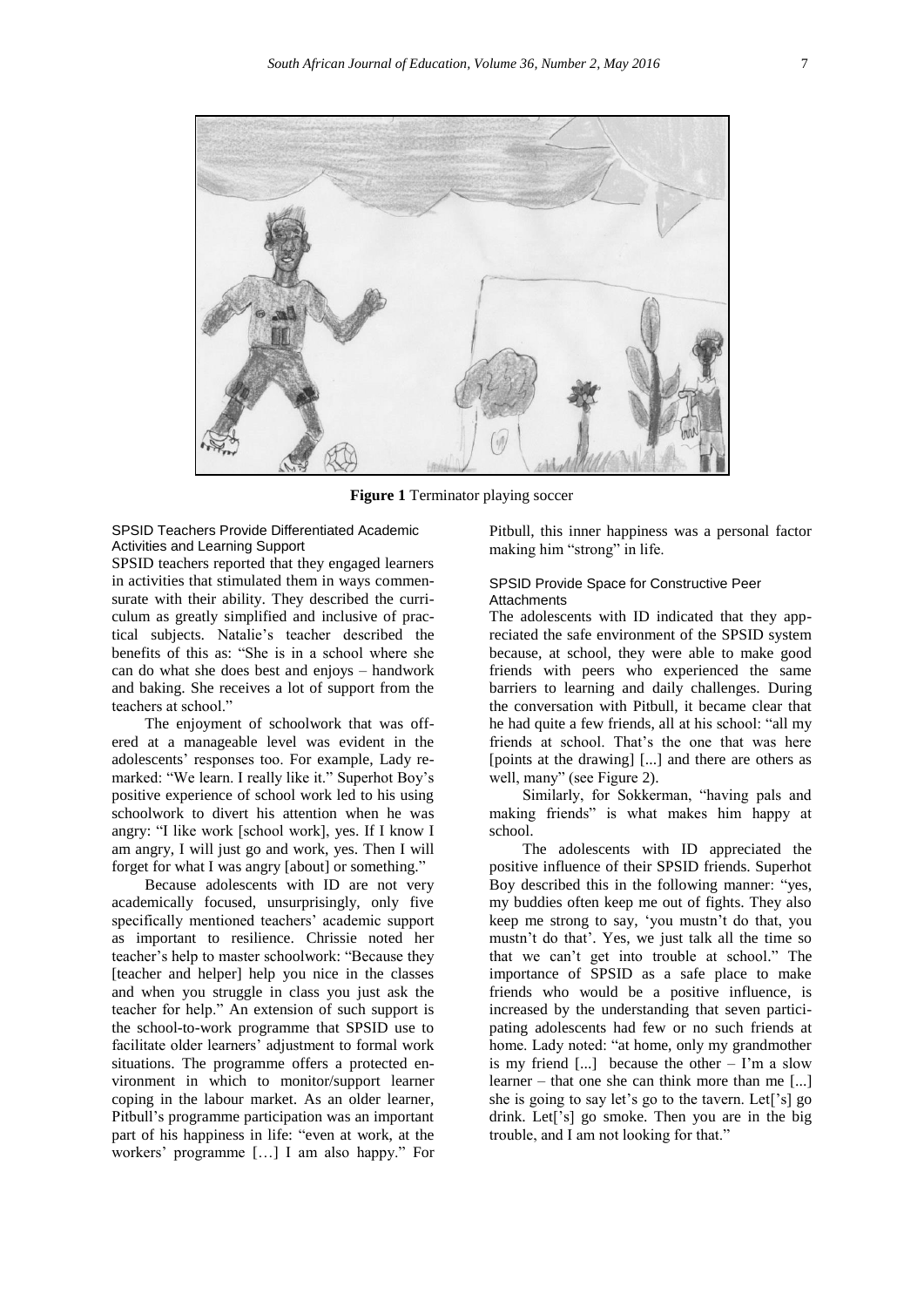

**Figure 2** Pitbull's school friend who supported his resilience by accepting him as friend

Teachers from SPSID Offer Safe Relational Spaces where Adolescents with ID can Confide and Learn about Life

Adolescents with ID valued their teachers, primarily because these adults built trustworthy, respectful relationships with them. Teachers used these relationships to support life skills acquisition, among others, problem-solving and acceptable social behaviour, as well as to offer advice that supported self-regulation. Nicky's teacher, for instance, described the importance of safe relational spaces in which teachers could support her to cope with the severe brain damage that resulted from a car accident: "at school she learns how to be able to help herself and to be more independent."

Valentino drew his teacher (see Figure 3) and explained: "...it is my teacher who makes me feel strong. She regularly talks to us about [points at his picture] nature and things like that. She is actually a very nice person [...] we can feel comfortable [...] even if something has been bothering us, then we can talk to her. She can give us good advice – what to do and what not to do."

Roxy described her emotionally supportive attachment to her teacher: "she is training me. She is teaching me things [...] she's the most wonderful teacher. She makes me strong. She's there when I need her. When I have a problem, I can go and talk to her." Natalie also experienced her teacher as the person she could approach when she experienced problems: "let's say somebody fights with me, then she talks to me, then I feel stronger." Pitbull's teacher confirmed that the encouragement and support he got from teachers at the SPSID helped him to build his self-image. Pitbull described this acquisition of life skills through teachers

beautifully in typical simple language as "she [my teacher] teaches me [how] to be alive."

## **Discussion**

The purpose of this article has been to consider what the accounts of adolescents with ID, and those of their teachers, revealed about how their special school ecologies mattered for resilience; and how these insights might support mainstream teachers and school ecologies – both locally and internationally – towards optimal support of included learners with ID. Their accounts emphasised that SPSID and teachers mattered positively, primarily due to everyday or commonplace actions, reminiscent of Masten's (2001) well-cited contention that resilience, broadly speaking, is facilitated by unremarkable resources and interactions, or 'ordinary magic'. These included providing adolescents with a safe space where they could actively participate in developmentallycommensurate sporting activities, learn, build constructive peer attachments, connect to their teachers, and develop life-skills. These ordinary actions alleviated the limited social interaction that characterises the lives of adolescents with ID (Ali, Hassiotis, Strydom & King, 2012) and advanced self-worth and self-regulation, all of which support resilience (Gilmore et al., 2013). Implicit in all these actions is a sense of deep teacher respect for the vulnerabilities and strengths of adolescents with ID, along with meaningful responses. As in the extant international literature on resilience and ID, teachers were significant contributors to the above resilience processes (Fourie & Theron, 2012; Gilmore et al., 2013; Hsieh & Donahue, 2010; Murray, 2003). In many ways, this demands that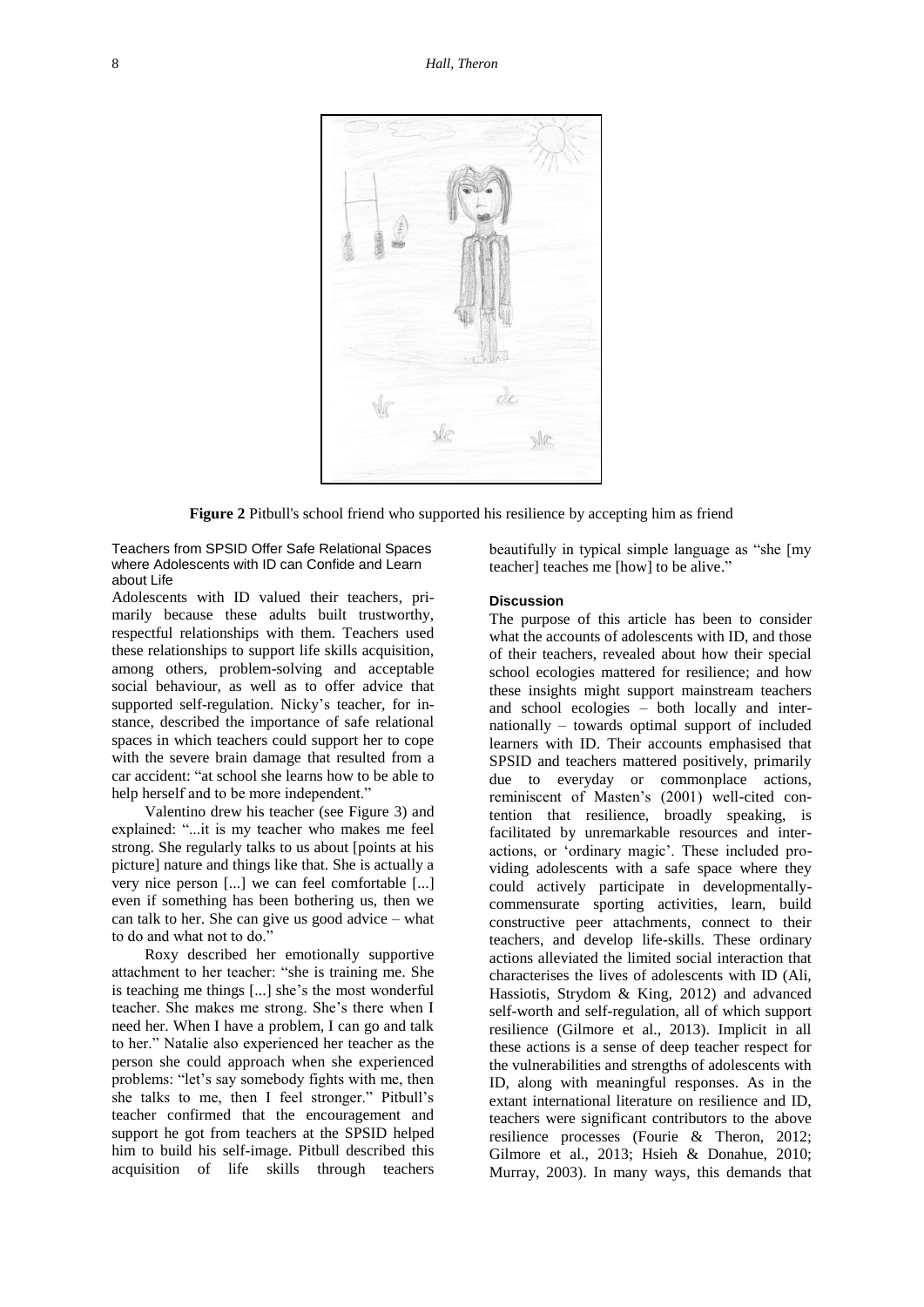pre- and in-service teacher education inform teachers of their potential to champion resilience, also through ordinary, everyday actions (Theron & Theron, 2014).

The above aligns broadly with Ungar's (2011, 2012) social ecological explanation of resilience, which emphasises that adjusting well to adversity – including the challenges of chronic and severe disability – demands that social ecologies purposefully support young people to beat the odds. The quality of teacher-adolescent relationships is critical to this support (Liebenberg & Ungar, 2014; Theron et al., 2014; Van Rensburg, Theron, Rothmann & Kitching, 2013). For learners with disabilities, such constructive teacher-adolescent connections have the power to galvanise entrepreneurship and encourage independence (Sefotho, 2015).



**Figure 3** Valentino's teacher surrounded by things in nature that she cherished and shared with her learners

More importantly, perhaps, to support young people to beat the odds demands that social ecologies change those odds that put young people at risk (Seccombe, 2002). When schools purposefully create enabling environments for all vulnerable learners – including those with disability – the odds facing these learners begin to change (Theron, 2015). This has important implications for teachers and school ecologies that include adolescents with ID. Mainstream (i.e. also FSS) teachers and school ecologies can potentially enable included learners with ID, by using the ordinary actions that special schools engaged in to enable adolescent resilience as a starting point. As set out below, these actions are ordinary enough to be useful to teachers in South African contexts, as well as international ones. Their ordinariness signals that supporting included learners with ID and championing their resilience is not contingent on sophisticated resources, special infrastructure, extensive funding, or the inputs of specialists. All of the aforementioned have been used to explain the limited success of including learners with severe disability (such as ID) and mainstream teacher preference for these young people to be accommodated in special schools (Engelbrecht et al., 2015; Walton, 2014). Put differently, even though the actions below require some teacher effort, they are achievable in and by mainstream school ecologies. These actions are not novel – they are part and parcel of what effective schools routinely do (see, for example, Theron, 2015) as well as documented teacher strategies to promote successful inclusion (Trump & Hange, 1996). However, earnest attention to these actions by all inclusive schools will likely heighten successful inclusion of adolescents with ID.

### Tailor Opportunities, Teaching, and Support to Fit Learner Need and Capacity

Moljord, Moksnes, Espnes, Hjemdal and Eriksen (2014) report that physical or sporting activity supports the resilience of adolescent girls, and that a combination of sporting/physical activity and being organised does the same for boys. For participating adolescents with ID, the resiliencepromoting value of sporting activity included that it facilitated experience of success among equals, and nurtured self-esteem. SPSID's purposeful facilitation of opportunities to interact actively and informally with equals, and to achieve, implies deep respect for learners' barriers and strengths, and need for success. The call, therefore, is for mainstream schools (including FSS) to be sensitive to the resilience-supporting potential of participation in sporting activities, particularly when these potentiate pleasure and a sense of achievement. This could be facilitated by advancing sporting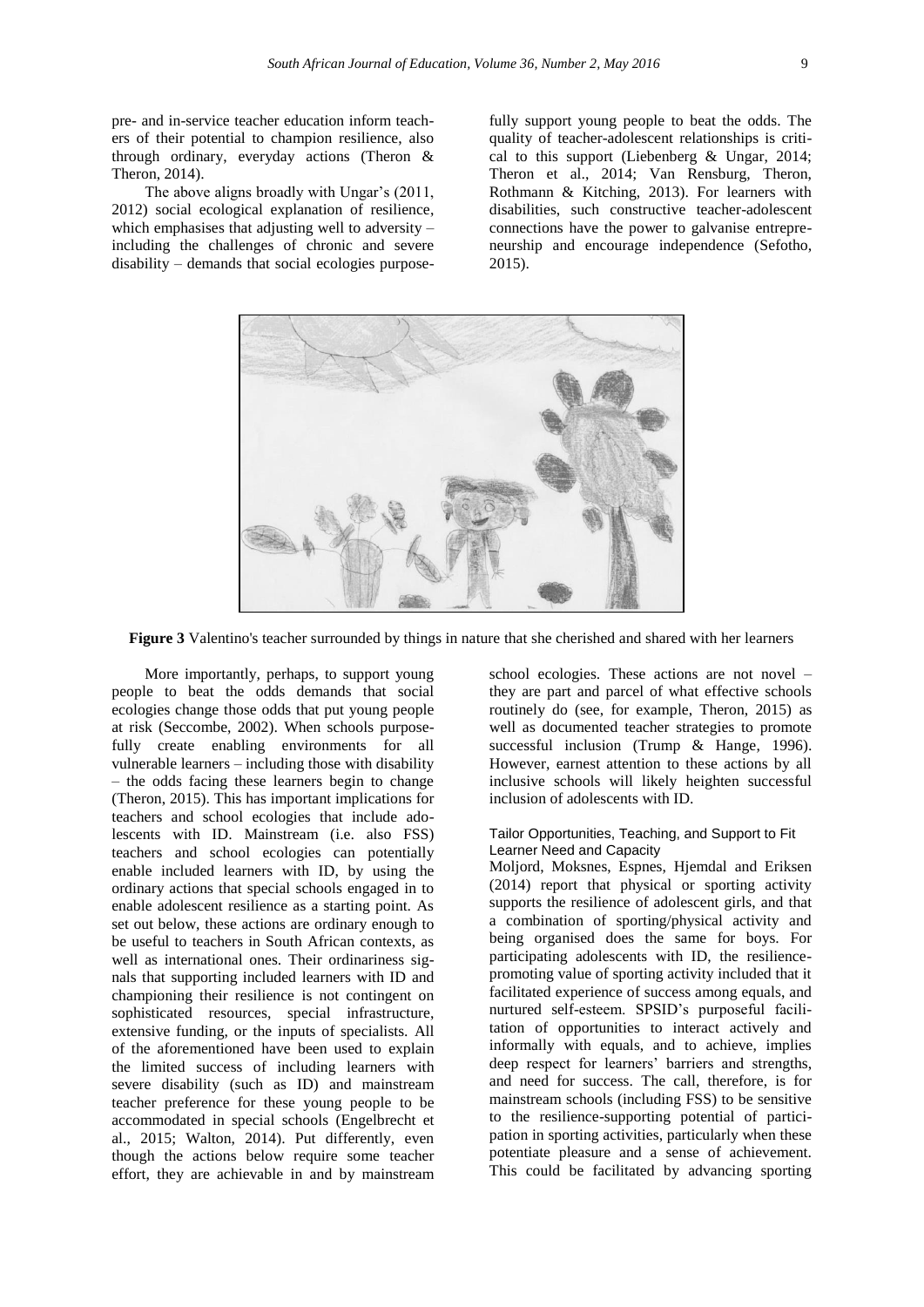opportunities with peers who have similar cognitive, physical and/or emotional developmental levels, as well as facilitating co-operative or meaningful, non-discriminatory sporting events between adolescents with ID and peers without disabilities (see, for example, McConkey, Dowling, Hassan & Menke, 2013). In many ways this speaks to the importance of looking beyond the disability, which challenges learners (Kalenga et al., 2014), while recognising – and accommodating – their universally human need to participate and feel good about themselves.

Inflexible curricula contribute to learning barriers – this is widely acknowledged (Walton, 2014). As a consequence, inclusive practices demand differentiated curricula and pedagogies, as well as teacher collaboration with curriculum specialists that are included in district-based support teams (DoE, 2000; Nel et al., 2014) and teacher up-skilling (Engelbrecht, 2006). The challenges of differentiating education are well documented (Walton, 2014). Nevertheless, differentiation is crucial so that adolescents with ID can engage in intellectually appropriate activity and develop to the best of their ability. To this end, the current study aligns with the extant literature (e.g., Nel et al., 2014; Walton, 2014) and provides evidence that this effort makes a meaningful difference to how learners with ID experience schooling and their own capabilities. In this regard, FSS-facilitated (and other) in-service teacher education provision should capacitate all teachers to competently respond to the minimum requirements for teacher education qualifications that speak to differentiating instruction and learning content according to diverse learner need (Nel, 2015).

Teachers and schools must prepare all learners to be economically active. Successfully transitioning from school to work is a crucial focus in emerging and advanced economies (Quintini & Martin, 2014). For learners with ID this demands sensitivity to the need for structured school-to-work support, particularly if the economic burdens associated with these young people are to be addressed (Heiman, 2002). In the absence of school-to-work support programmes, mainstream schools (including FSS) will struggle to champion resilience among older adolescents with ID. Some teachers might experience this as burdensome, but the resilience literature is clear that teachers often need to go the extra mile to facilitate resilience (Theron & Theron, 2014).

### Ensure that Schools are Safe Spaces to Form Constructive Peer Relationships

Because societal discrimination is a reality and leads to great tension and sadness for adolescents with ID (Ali et al., 2012), the safe environment of the SPSID that facilitates constructive peer

relationships is very important. These positive peer relationships contribute to self-worth and selfregulation, both of which support resilience (Gilmore et al., 2013). Teachers and management staff of mainstream schools (including FSS) are in an ideal position to sensitively handle stigma concerning adolescents with ID. It is imperative that they address prejudice, and actively encourage healthy relationships between adolescents with and without ID. How this is done (e.g. adopting a 'buddy' system) will differ across school contexts and is not as important as ensuring that adolescents with ID (like other adolescents) continue to perceive school as a place where peers can be trusted (see Trump & Hange, 1996). Additionally, teachers are well-placed to manage classroom practices that do not discriminate against adolescents with ID (see, for example, David & Kuyini, 2012; Kaur, Noman & Awang-Hashim, 2015; Robinson, 2002) and in doing so, to set the tone for constructive interactions.

Expect Teachers to be Approachable Life Coaches Teachers have the potential to limit/alleviate children's vulnerability (Ebersöhn & Ferreira, 2011; Malindi & MacHenjedze, 2012). The adolescents with ID were grateful that they could trust teachers to ease some of their vulnerability and support them in developing life skills – a resiliencepromoting resource (Theron & Theron, 2014). Teachers thus have an enormous – and achievable (see Cheminais, 2008; David & Kuyini, 2012) – responsibility to provide a supportive, enabling environment in their pastoral task of supporting adolescents (also those with ID) to develop optimally as members of their socio-cultural community (DoE, 2000). This responsibility could even be heightened in the case of adolescents with ID, given how often adolescents with ID are members of dysfunctional families, or born to parents who are similarly disabled (Taggart, Taylor & McCrum-Gardner, 2010). In particular, teachers need to remember that the relational quality of these interactions is pivotal to the resilience processes of adolescents with ID (Theron et al., 2014; Van Rensburg et al., 2013).

## **Conclusion**

A limitation of this study relates to all informants being SPSID-attending. It is plausible that adolescents with ID included in mainstream (including FSS) could have provided different insights into how school ecologies mattered for resilience. A further limitation is the phrasing of the drawing prompt and how this possibly prevented accounts of school ecologies constraining resilience; such negative cases would have provided rich insight, too. Nevertheless, it was heartening that the 24 primary informants considered their school ecologies' constructive spaces.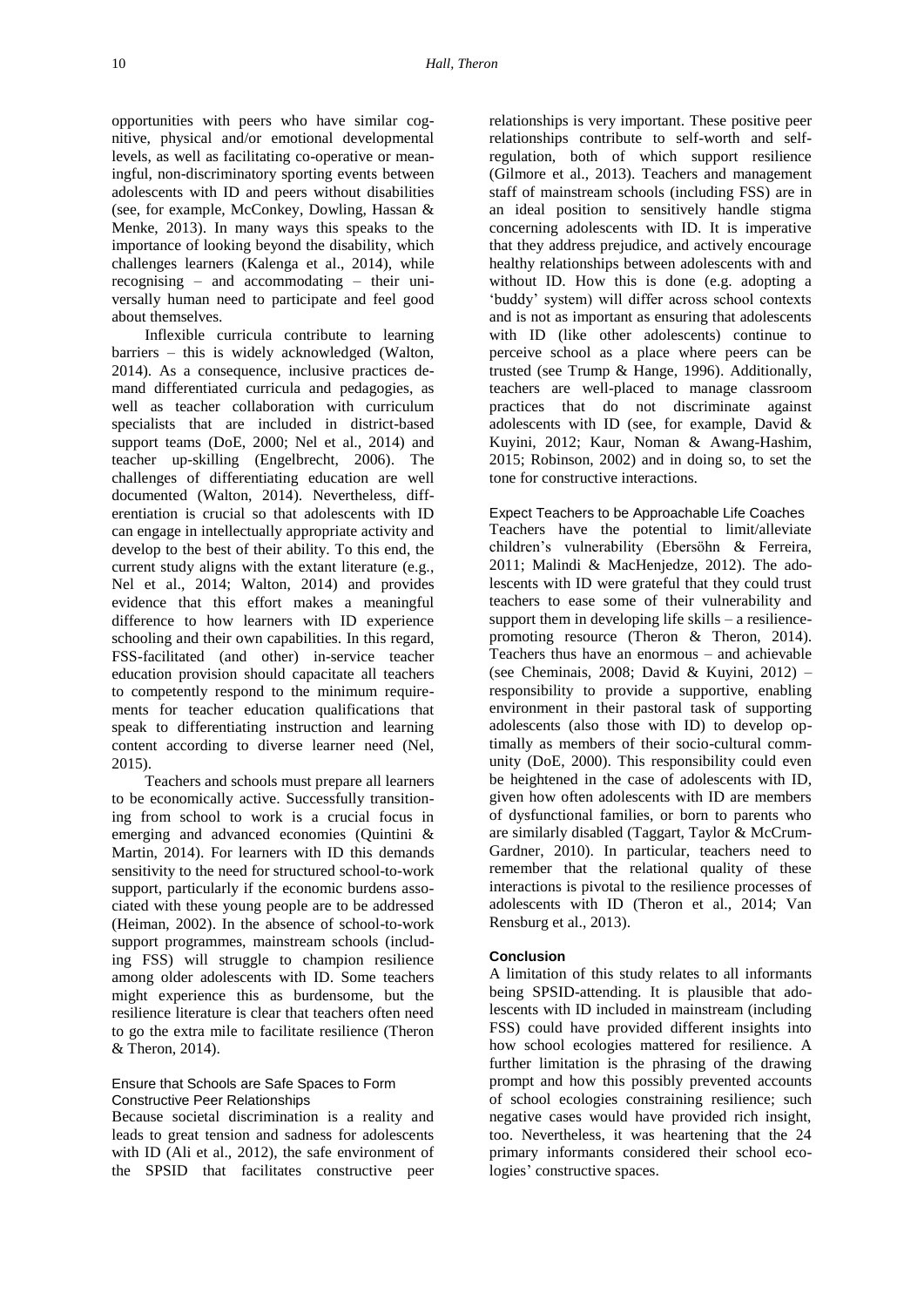In conclusion, inclusion is a global and local reality (DBE, 2013; UNESCO, 2009). This involves a planned increase in the number of South African adolescents with ID that will be accommodated in mainstream (DBE, 2010). The same is true internationally (UNESCO, 2009). To enhance the success of this plan, and to optimally enable included young people with ID, teachers and school ecologies would do well to pay attention to the resilience-enabling insights of adolescents with ID, including those made audible in this article.

#### **Note**

i. The prompt was deliberately vague in order not to influence the responses of the primary informants and to encourage them to consider their own lived experience.

#### **References**

- Ali A, Hassiotis A, Strydom A & King M 2012. Self stigma in people with intellectual disabilities and courtesy stigma in family carers: A systemic review. *Research in Developmental Disabilities*, 33(6):2122-2140. [doi: 10.1016/j.ridd.2012.06.013](http://www.sciencedirect.com/science/article/pii/S0891422212001618)
- Cheminais R 2008. *Every child matters: A practical guide for teaching assistants*. New York, NY: Routledge.
- Creswell JW 2009. *Research design: Qualitative, quantitative, and mixed methods approaches* (3rd ed). Thousand Oaks, CA: Sage Publications.
- Creswell JW 2012. *Educational research: planning, conducting, and evaluating quantitative and qualitative research* (4th ed). Boston, MA: Pearson.
- Creswell JW 2014. *Research design: Qualitative, quantitative, and mixed methods approaches* (4th ed). Thousand Oaks, CA: Sage Publications, Inc.
- David R & Kuyini AB 2012. Social inclusion: Teachers as facilitators in peer acceptance of students with disabilities in regular classrooms in Tamil Nadu, India. *International Journal of Special Education*, 27(2):157-168.
- Department of Basic Education, Republic of South Africa (DBE) 2010. *Guidelines for fullservice/inclusive schools 2010*. Pretoria: Department of Basic Education. Available at [http://www.education.gov.za/LinkClick.aspx?fileti](http://www.education.gov.za/LinkClick.aspx?fileticket=WbxRkIOFaok%3D&tabid=617&mid=2372) [cket=WbxRkIOFaok%3D&tabid=617&mid=2372.](http://www.education.gov.za/LinkClick.aspx?fileticket=WbxRkIOFaok%3D&tabid=617&mid=2372) Accessed 7 June 2014.
- DBE 2013. *Education for all (EFA) 2013 country progress report: South Africa*. Pretoria: Department of Basic Education. Available at [http://www.education.gov.za/LinkClick.aspx?fileti](http://www.education.gov.za/LinkClick.aspx?fileticket=o3v%2B9o3MwWY%3D&tabid=358&mid=1261) [cket=o3v%2B9o3MwWY%3D&tabid=358&mid=](http://www.education.gov.za/LinkClick.aspx?fileticket=o3v%2B9o3MwWY%3D&tabid=358&mid=1261) [1261.](http://www.education.gov.za/LinkClick.aspx?fileticket=o3v%2B9o3MwWY%3D&tabid=358&mid=1261) Accessed 5 August 2014.
- DBE 2014. *Education statistics in South Africa 2012*. Pretoria: Department of Basic Education.
- Department of Education (DoE) 2000. 82 National Education Policy Act (27/1996): Norms and standards for educators. *Government Gazette*, (Vol. 415, No. 20844), 4 February. Pretoria, South Africa: Government Printer. Available at [http://www.gov.za/sites/www.gov.za/files/20844.p](http://www.gov.za/sites/www.gov.za/files/20844.pdf) [df.](http://www.gov.za/sites/www.gov.za/files/20844.pdf) Accessed 25 August 2014.
- DoE 2001. *Education White Paper 6: Special needs*

*education. Building an inclusive education and training system*. Pretoria, South Africa: Government Printer. Available at http://www.education.gov.za/LinkClick.aspx?fileti cket=gVFccZLi/tI=. Accessed 28 April 2014.

- Donohue D & Bornman J 2014. The challenges of realising inclusive education in South Africa. *South African Journal of Education*, 34(2): Art. # 806, 14 pages[. doi: 10.15700/201412071114](http://www.sajournalofeducation.co.za/index.php/saje/article/view/806/415)
- Ebersöhn L & Ferreira R 2011. Coping in an HIV/AIDSdominated context: teachers promoting resilience in schools. *Health Education Research*, 26(4):596- 613[. doi: 10.1093/her/cyr016](http://her.oxfordjournals.org/content/26/4/596)
- Elegbeleye A 2013. Predictors of the mental health of orphans and vulnerable children in Nigeria. *IFE PsychologIA*, 21(2):170-180. Available at [http://eprints.covenantuniversity.edu.ng/id/eprint/1](http://eprints.covenantuniversity.edu.ng/id/eprint/1648) [648.](http://eprints.covenantuniversity.edu.ng/id/eprint/1648) Accessed 14 July 2014.
- Emerson E & Hatton C 2007. Mental health of children and adolescents with intellectual disabilities in Britain. *The British Journal of Psychiatry*, 191(6):493-499[. doi: 10.1192/bjp.bp.107.038729](http://bjp.rcpsych.org/content/191/6/493.short)
- Engelbrecht P 2006. The implementation of inclusive education in South Africa after ten years of democracy. *European Journal of Psychology of Education*, 21(3):253-264[. doi:](http://link.springer.com/article/10.1007/BF03173414)  [10.1007/BF03173414](http://link.springer.com/article/10.1007/BF03173414)
- Engelbrecht P 2013. Teacher education for inclusion, international perspectives. *European Journal of Special Needs Education*, 28(2):115-118[. doi:](http://www.tandfonline.com/doi/abs/10.1080/08856257.2013.778110?journalCode=rejs20) [10.1080/08856257.2013.778110](http://www.tandfonline.com/doi/abs/10.1080/08856257.2013.778110?journalCode=rejs20)
- Engelbrecht P, Nel M, Smit S & Van Deventer M 2015. The idealism of education policies and the realities in schools: the implementation of inclusive education in South Africa. *International Journal of Inclusive Education*. Advance online publication. [doi: 10.1080/13603116.2015.1095250](http://www.tandfonline.com/doi/abs/10.1080/13603116.2015.1095250)
- Flick U 2009. *An introduction to qualitative research* (4th ed). London, UK: Sage.
- Fourie CL & Theron LC 2012. Resilience in the face of Fragile X syndrome. *Qualitative Health Research*, 22(10):1355-1368[. doi:](http://qhr.sagepub.com/content/22/10/1355.short)  [10.1177/1049732312451871](http://qhr.sagepub.com/content/22/10/1355.short)
- Geldenhuys JL & Wevers NEJ 2013. Ecological aspects influencing the implementation of inclusive education in mainstream primary schools in the Eastern Cape, South Africa. *South African Journal of Education*, 33(3): Art. #688, 18 pages. [doi:](http://www.sajournalofeducation.co.za/index.php/saje/article/view/688/371)  [10.15700/201503070804](http://www.sajournalofeducation.co.za/index.php/saje/article/view/688/371)
- Gillie C 2012. *The green paper on special educational needs and disability*. Available at [http://researchbriefings.parliament.uk/ResearchBrie](http://researchbriefings.parliament.uk/ResearchBriefing/Summary/SN05917%23fullreport) [fing/Summary/SN05917#fullreport.](http://researchbriefings.parliament.uk/ResearchBriefing/Summary/SN05917%23fullreport) Accessed 12 July 2014.
- Gilmore L, Campbell M, Shochet I & Roberts C 2013. Resiliency profiles of children with intellectual disability and their typically developing peers. *Psychology in the Schools*, 50(10):1032-1043[. doi:](http://onlinelibrary.wiley.com/doi/10.1002/pits.21728/abstract;jsessionid=B88A9ACD614C84E5D9C239DD2645E891.f03t01?userIsAuthenticated=false&deniedAccessCustomisedMessage=)  [10.1002/pits.21728](http://onlinelibrary.wiley.com/doi/10.1002/pits.21728/abstract;jsessionid=B88A9ACD614C84E5D9C239DD2645E891.f03t01?userIsAuthenticated=false&deniedAccessCustomisedMessage=)
- Given LM (ed.) 2008. *The SAGE encyclopedia of qualitative research methods* (Vol. 2). Thousand Oaks, CA: SAGE Publications, Inc.
- Gous JG, Eloff I & Moen MC 2014. How inclusive education is understood by principals of independent schools. *International Journal of Inclusive Education*, 18(5):535-552[. doi:](http://www.tandfonline.com/doi/abs/10.1080/13603116.2013.802024)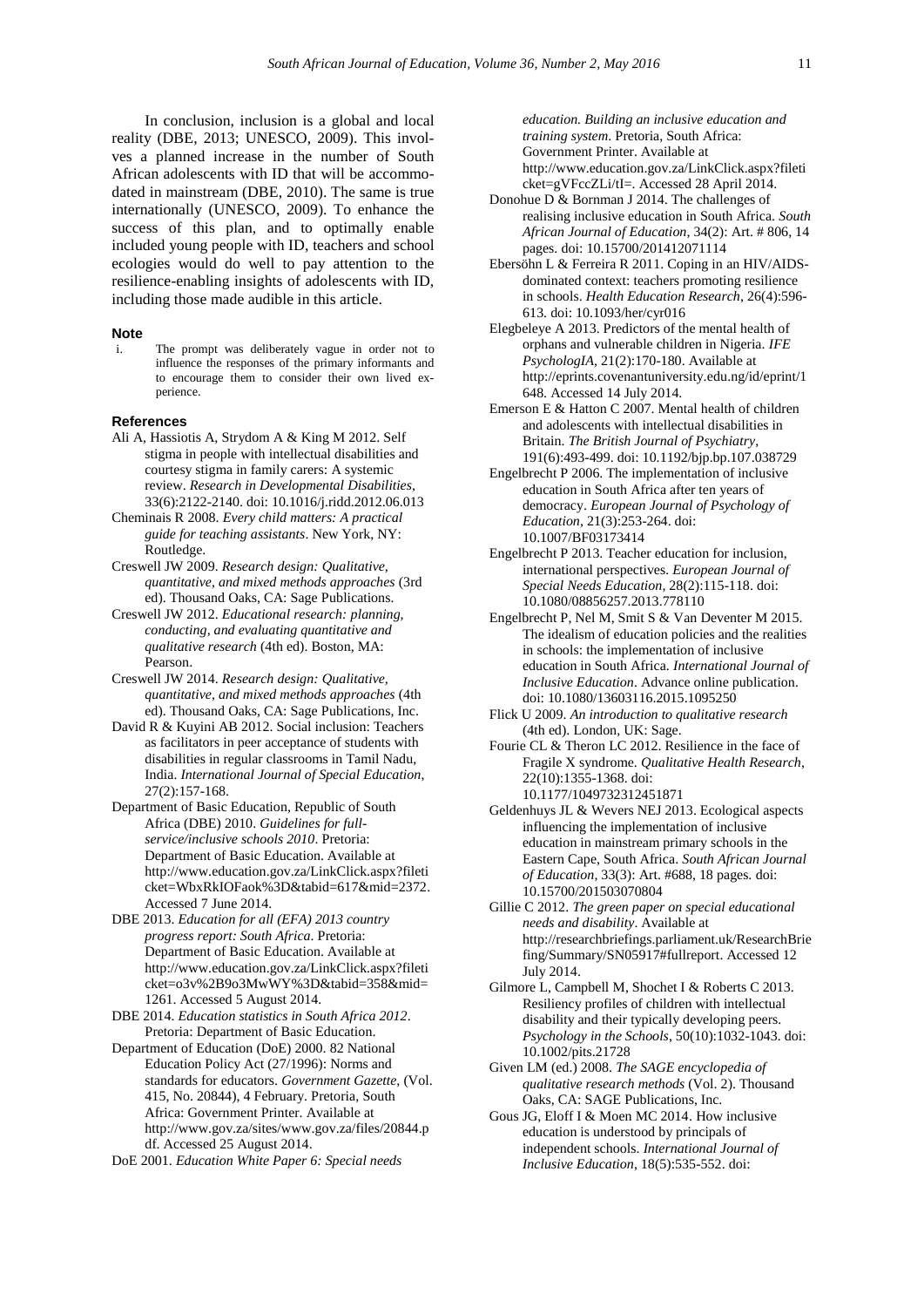[10.1080/13603116.2013.802024](http://www.tandfonline.com/doi/abs/10.1080/13603116.2013.802024)

- Guillemin M & Drew S 2010. Questions of process in participant-generated visual methodologies. *Visual Studies*, 25(2):175-188[. doi:](http://0-www.tandfonline.com.innopac.up.ac.za/doi/pdf/10.1080/1472586X.2010.502676?&userIP=137.215.9.20)  [10.1080/1472586X.2010.502676](http://0-www.tandfonline.com.innopac.up.ac.za/doi/pdf/10.1080/1472586X.2010.502676?&userIP=137.215.9.20)
- Hall AM & Theron LC 2016. Resilience processes supporting adolescents with intellectual disability: A multiple case study. *Intellectual and Developmental Disabilities*, 54(1), 45-62[. doi:](http://dx.doi.org/10.1352/1934-9556-54.1.45)  [10.1352/1934-9556-54.1.45](http://dx.doi.org/10.1352/1934-9556-54.1.45)
- Hartley SL & Sikora DM 2010. Detecting autism spectrum disorder in children with intellectual disability: Which DSM-IV-TR criteria are most useful? *Focus on Autism and Other Developmental Disabilities*, 25(2):85-97. [doi:](http://foa.sagepub.com/content/25/2/85.short)  [10.1177/1088357609356094](http://foa.sagepub.com/content/25/2/85.short)
- Heiman T 2002. Parents of children with disabilities: Resilience, coping, and future expectations. *Journal of Developmental and Physical Disabilities*, 14(2):159-171. [doi:](http://link.springer.com/article/10.1023/A:1015219514621)  [10.1023/A:1015219514621](http://link.springer.com/article/10.1023/A:1015219514621)
- Hsieh WY & Donahue ML 2010. Risk and resilience frameworks in understanding special education. In PL Peterson, EL Baker & B McGaw (eds). *International Encyclopedia of Education* (3rd ed). Oxford, UK: Elsevier[. doi: 10.1016/B978-0-08-](http://www.sciencedirect.com/science/article/pii/B9780080448947011556) [044894-7.01155-6](http://www.sciencedirect.com/science/article/pii/B9780080448947011556)
- Kalenga RC, Fourie E & Maphosa C 2014. Replicating society's discrimination of disadvantaged and marginalized groups: Inclusive education and the power of the curriculum. *Anthropologist*, 17(2):523-532. Available at [http://www.krepublishers.com/02-Journals/T-](http://www.krepublishers.com/02-Journals/T-Anth/Anth-17-0-000-14-Web/Anth-17-2-000-14-Abst-PDF/T-ANTH-17-2-523-14-845-Kalenga-R-C/T-ANTH-17-2-523-14-845-Kalenga-R-C-Tx%5B24%5D.pmd.pdf)[Anth/Anth-17-0-000-14-Web/Anth-17-2-000-14-](http://www.krepublishers.com/02-Journals/T-Anth/Anth-17-0-000-14-Web/Anth-17-2-000-14-Abst-PDF/T-ANTH-17-2-523-14-845-Kalenga-R-C/T-ANTH-17-2-523-14-845-Kalenga-R-C-Tx%5B24%5D.pmd.pdf) [Abst-PDF/T-ANTH-17-2-523-14-845-Kalenga-R-](http://www.krepublishers.com/02-Journals/T-Anth/Anth-17-0-000-14-Web/Anth-17-2-000-14-Abst-PDF/T-ANTH-17-2-523-14-845-Kalenga-R-C/T-ANTH-17-2-523-14-845-Kalenga-R-C-Tx%5B24%5D.pmd.pdf)[C/T-ANTH-17-2-523-14-845-Kalenga-R-C-](http://www.krepublishers.com/02-Journals/T-Anth/Anth-17-0-000-14-Web/Anth-17-2-000-14-Abst-PDF/T-ANTH-17-2-523-14-845-Kalenga-R-C/T-ANTH-17-2-523-14-845-Kalenga-R-C-Tx%5B24%5D.pmd.pdf)[Tx%5B24%5D.pmd.pdf.](http://www.krepublishers.com/02-Journals/T-Anth/Anth-17-0-000-14-Web/Anth-17-2-000-14-Abst-PDF/T-ANTH-17-2-523-14-845-Kalenga-R-C/T-ANTH-17-2-523-14-845-Kalenga-R-C-Tx%5B24%5D.pmd.pdf) Accessed 28 August 2014.
- Kaur A, Noman M & Awang-Hashim R 2015. Exploring strategies of teaching and classroom practices in response to challenges of inclusion in a Thai school: a case study. *International Journal of Inclusive Education*. [doi:](http://www.tandfonline.com/doi/abs/10.1080/13603116.2015.1090489#.Vrxnxk9qygY)  [10.1080/13603116.2015.1090489](http://www.tandfonline.com/doi/abs/10.1080/13603116.2015.1090489#.Vrxnxk9qygY)
- Kochung EJ 2011. Role of higher education in promoting inclusive education: Kenyan perspective. *Journal of Emerging Trends in Educational Research and Policy Studies*, 2(3):144-149. Available at [http://jeteraps.scholarlinkresearch.com/articles/Rol](http://jeteraps.scholarlinkresearch.com/articles/Role%20of%20Higher%20Education%20in%20Promoting%20Inclusive%20Education.pdf) [e%20of%20Higher%20Education%20in%20Promo](http://jeteraps.scholarlinkresearch.com/articles/Role%20of%20Higher%20Education%20in%20Promoting%20Inclusive%20Education.pdf) [ting%20Inclusive%20Education.pdf.](http://jeteraps.scholarlinkresearch.com/articles/Role%20of%20Higher%20Education%20in%20Promoting%20Inclusive%20Education.pdf) Accessed 16 July 2014.
- Kock E, Molteno C, Mfiki N, Kidd M, Ali A, King M & Strydom A 2012. Cross‐cultural validation of a measure of felt stigma in people with intellectual disabilities. *Journal of Applied Research in Intellectual Disabilities*, 25(1):11-19[. doi:](http://onlinelibrary.wiley.com/doi/10.1111/j.1468-3148.2011.00644.x/abstract;jsessionid=CEC5E1F834688F9E48F7DEEBEB193661.f04t02?userIsAuthenticated=false&deniedAccessCustomisedMessage=)  [10.1111/j.1468-3148.2011.00644.x](http://onlinelibrary.wiley.com/doi/10.1111/j.1468-3148.2011.00644.x/abstract;jsessionid=CEC5E1F834688F9E48F7DEEBEB193661.f04t02?userIsAuthenticated=false&deniedAccessCustomisedMessage=)
- Liebenberg L & Ungar M 2014. A comparison of service use among youth involved with juvenile justice and mental health. *Children and Youth Services Review*, 39:117-122. [doi:](http://www.sciencedirect.com/science/article/pii/S0190740914000449)

[10.1016/j.childyouth.2014.02.007](http://www.sciencedirect.com/science/article/pii/S0190740914000449)

Malindi MJ & MacHenjedze N 2012. The role of school engagement in strengthening resilience among male street children. *South African Journal of* 

*Psychology*, 42(1):71-81[. doi:](http://sap.sagepub.com/content/42/1/71.short)  [10.1177/008124631204200108](http://sap.sagepub.com/content/42/1/71.short)

- Masten AS 2001. Ordinary magic: Resilience processes in development. *American Psychologist*, 56(3):227- 238[. http://dx.doi.org/10.1037/0003-066X.56.3.227](http://psycnet.apa.org/doi/10.1037/0003-066X.56.3.227)
- Maulik PK, Mascarenhas MN, Mathers CD, Dua T & Saxena S 2011. Prevalence of intellectual disability: A meta-analysis of population-based studies. *Research in Developmental Disabilities*, 32(2):419-436[. doi: 10.1016/j.ridd.2010.12.018](http://www.sciencedirect.com/science/article/pii/S0891422210003082)
- McConkey R, Dowling S, Hassan D & Menke S 2013. Promoting social inclusion through unified sports for youth with intellectual disabilities: a five-nation study. *Journal of Intellectual Disability Research*, 57(10):923-935. [doi: 10.1111/j.1365-](http://onlinelibrary.wiley.com/doi/10.1111/j.1365-2788.2012.01587.x/abstract?userIsAuthenticated=false&deniedAccessCustomisedMessage=) [2788.2012.01587.x](http://onlinelibrary.wiley.com/doi/10.1111/j.1365-2788.2012.01587.x/abstract?userIsAuthenticated=false&deniedAccessCustomisedMessage=)
- Merriam SB 2009. *Qualitative research: A guide to design and implementation*. San Francisco, CA: Jossey-Bass.
- Mitchell C, Theron L, Stuart J, Smith A & Campbell Z 2011. Drawings as research method. In L Theron, C Mitchell, A Smith & J Stuart (eds*). Picturing research: Drawing as visual methodology*. Rotterdam, Netherlands: Sense Publishers.
- Moljord I, Moksnes UK, Espnes GA, Hjemdal O & Eriksen L 2014. Physical activity, resilience, and depressive symptoms in adolescence. *Mental Health and Physical Activity*, 7(2):79-85. [doi:](http://dx.doi.org/10.1016/j.mhpa.2014.04.001)  [10.1016/j.mhpa.2014.04.001](http://dx.doi.org/10.1016/j.mhpa.2014.04.001)
- Murray C 2003. Risk factors, protective factors, vulnerability, and resilience: A framework for understanding and supporting the adult transitions of youth with high-incidence disabilities. *Remedial and Special Education*, 24(10):16-26[. doi:](http://rse.sagepub.com/content/24/1/16.short)  [10.1177/074193250302400102](http://rse.sagepub.com/content/24/1/16.short)
- Muskens G 2013. Inclusion and education in European countries: methodological considerations. *Quality & Quantity*, 47(1):237-255[. doi: 10.1007/s11135-](http://link.springer.com/article/10.1007/s11135-011-9514-1) [011-9514-1](http://link.springer.com/article/10.1007/s11135-011-9514-1)
- Nel M 2015. *A critical analysis of teacher education for inclusion in South Africa*. Keynote presented at First South African Symposium on Teacher Education for Inclusion, Vanderbijlpark, South Africa, 1-2 October.
- Nel M, Engelbrecht P, Nel N & Tlale D 2014. South African teachers' views of collaboration within an inclusive education system. *International Journal of Inclusive Education*, 18(9):903-917. [doi:](http://www.tandfonline.com/doi/abs/10.1080/13603116.2013.858779)  [10.1080/13603116.2013.858779](http://www.tandfonline.com/doi/abs/10.1080/13603116.2013.858779)
- Ngcobo J & Muthukrishna N 2011. The geographies of inclusion of students with disabilities in an ordinary school. *South African Journal of Education*, 31(3):357-368. Available at [http://www.sajournalofeducation.co.za/index.php/s](http://www.sajournalofeducation.co.za/index.php/saje/article/view/541/257) [aje/article/view/541/257.](http://www.sajournalofeducation.co.za/index.php/saje/article/view/541/257) Accessed 10 May 2014.
- Nolting C 2010. Resilience in families of children with developmental disabilities. MA thesis. Stellenbosch, South Africa: Stellenbosch University. Available at [http://scholar.sun.ac.za/handle/10019.1/4371.](http://scholar.sun.ac.za/handle/10019.1/4371) Accessed 16 November 2014.
- Obiakor FE, Harris M, Mutua K, Rotatori A & Algozzine B 2012. Making inclusion work in general education classrooms. *Education and Treatment of Children*, 35(3):477-490[. doi:](http://muse.jhu.edu/login?auth=0&type=summary&url=/journals/education_and_treatment_of_children/v035/35.3.obiakor.html)  [10.1353/etc.2012.0020](http://muse.jhu.edu/login?auth=0&type=summary&url=/journals/education_and_treatment_of_children/v035/35.3.obiakor.html)